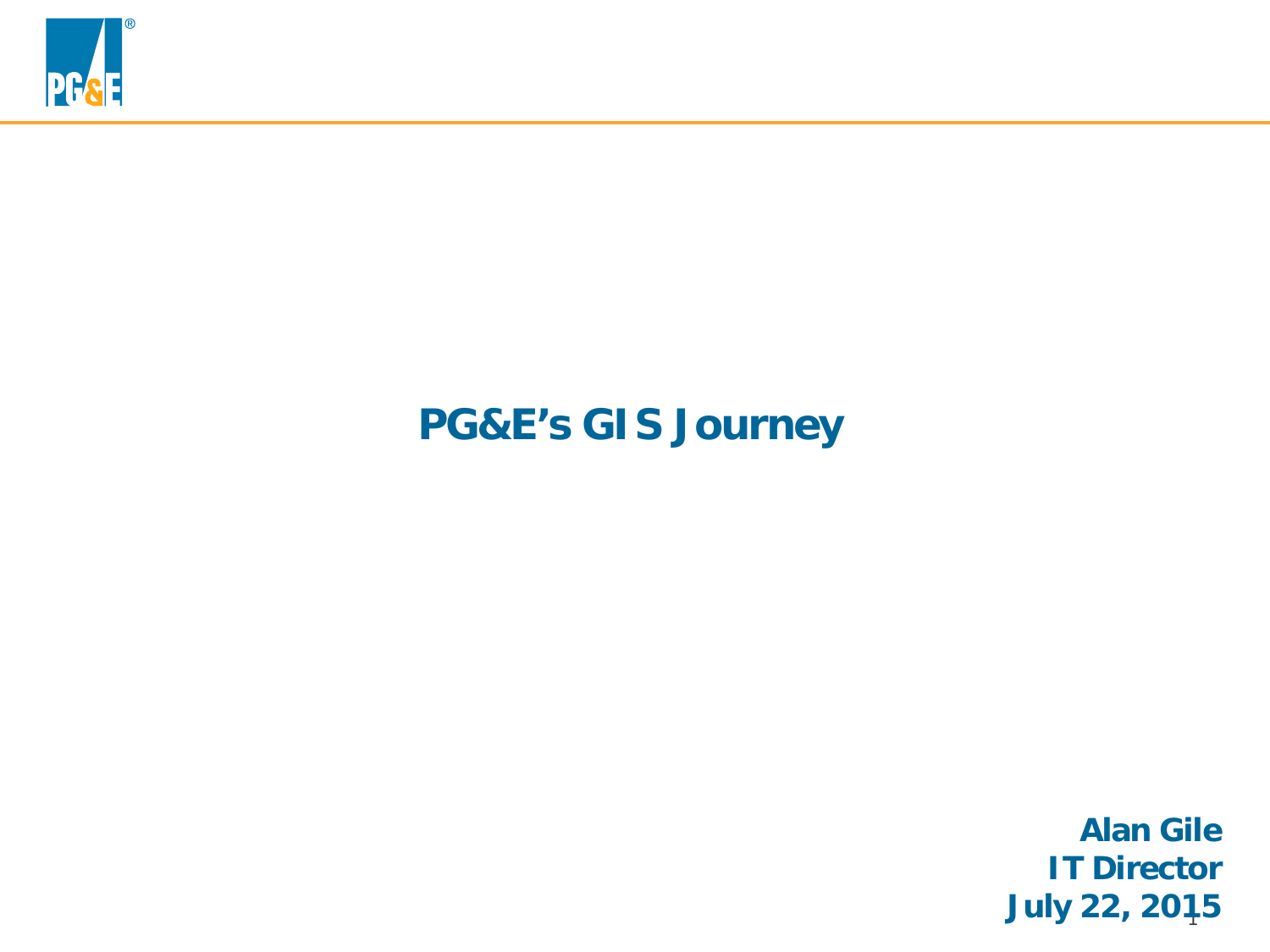

**We are in our fourth year of delivering Enterprise GIS to PG&E.**

**Four projects delivering GIS for Gas & Electric LOBs**

**Customers: 16 million Territory: 70,000 sq. miles Operating Divisions: 17 Gas Distribution: 42,000 miles of pipe Gas Transmission: 6,700 miles of pipe Electric Transmission: 18,600 miles of lines Electric Distribution: 141,000 miles of lines**

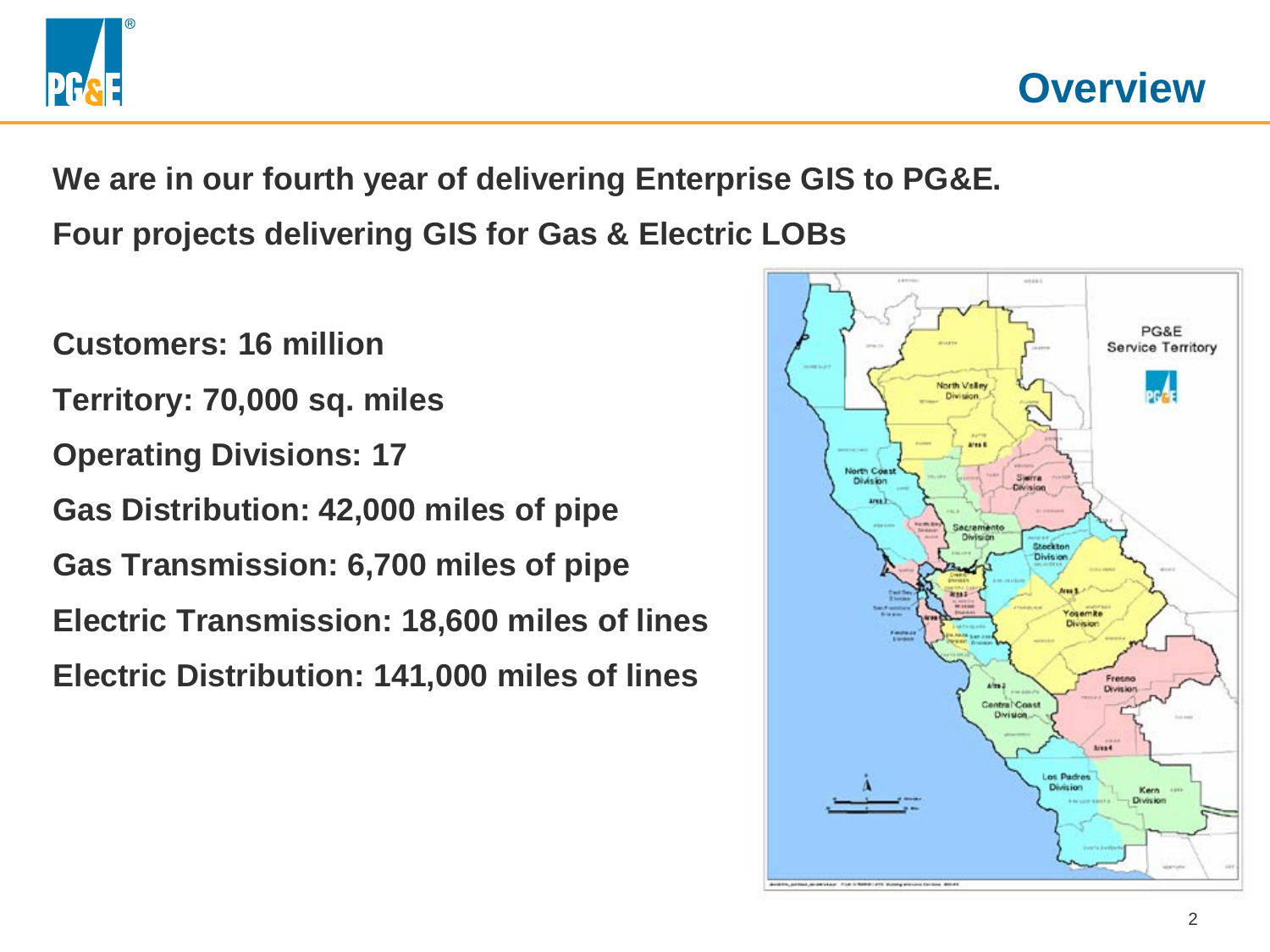

## Foundational GIS Footprint - Evolution

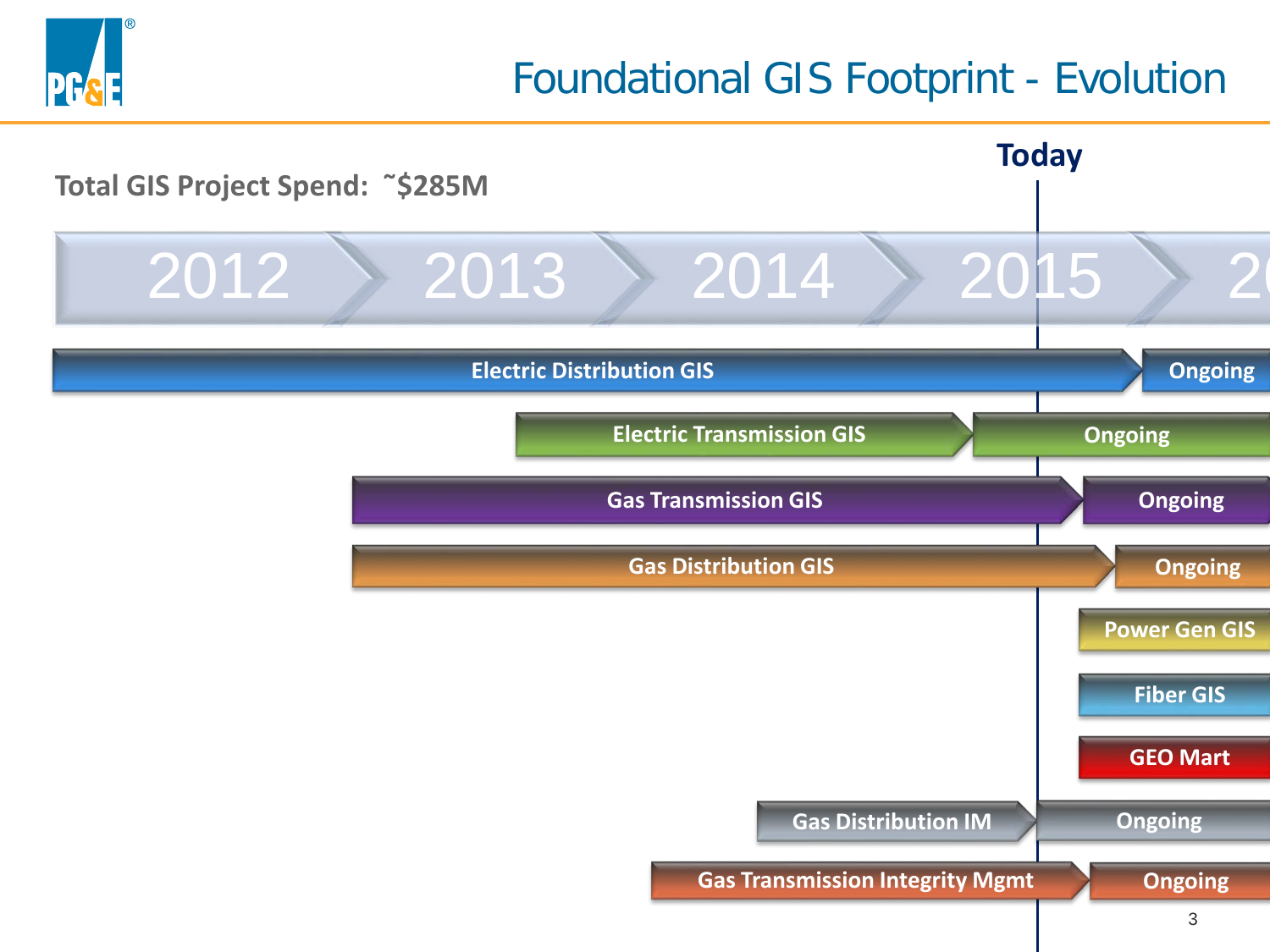











Users: **8000** Servers: **448** Databases: **188** Interfaces: **97** UC4 jobs: **321**

| <b>GIS System</b> | <b>ED</b> | ET.  | <b>GD</b> | <b>GT</b>      | <b>DIMP</b> | <b>TIMP</b>    | <b>Total</b> |
|-------------------|-----------|------|-----------|----------------|-------------|----------------|--------------|
| <b>Users</b>      | 2250      | 2180 | 2626      | 870            | 62          | 12             | 8000         |
| <b>Servers</b>    | 212       | 78   | 96        | 36             | 18          | 8              | 448          |
| <b>Databases</b>  | 115       | 8    | 42        | 12             | 8           | 3              | 188          |
| <b>Interfaces</b> | 15        | 10   | 6         | 3              | 56          |                | 97           |
| <b>UC4 Jobs</b>   | 225       | 45   | 17        | $\overline{2}$ | 32          | $\overline{0}$ | 321          |